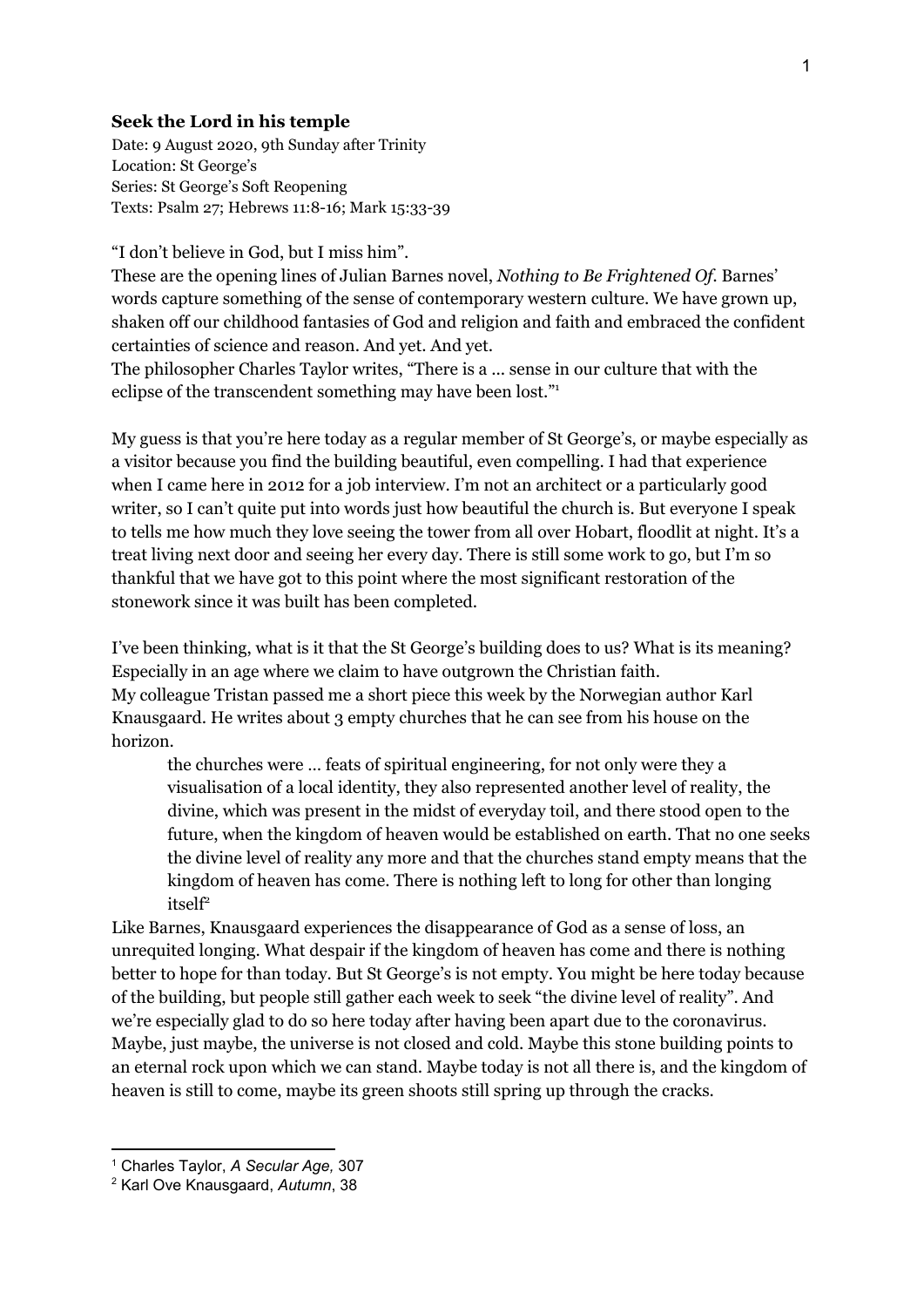Our current experience of life is one of massive change, uncertainty and anxiety. How will our economies and the way of life they sustain return when we come out of coronavirus? If we come out of it. Who knows whether we'll have to close our doors again and return to Zoom? And what a distant second that is to embodied connection. For all our science and technology, coronavirus reminds us of just how fragile our lives are. Nations are in turmoil. The greatest democracy on earth seems to be disintegrating before our eyes. Without God, dare we place our faith in our collective humanity? I once heard Britain's chief rabbi Jonathan Sachs say,

"I don't know how anyone can be a secular humanist after Auschwitz. Without a belief in God you have to place your faith in men."

Our text for today is Psalm 27. The psalmist writes in the same world as ours. A world of uncertainty, of change, of conflict, of anxiety, where his life is under threat. He begins with a statement of great confidence and trust in God.

The Lord is my light and my salvation whom shall I fear? The Lord is the stronghold of my life of whom shall I be afraid? Then, he lists those things of which he might be afraid. 2 When the wicked advance against me to devour me, it is my enemies and my foes who will stumble and fall. 3 Though an army besiege me, my heart will not fear; though war break out against me, even then I will be confident.

As an ancient king, leading and protecting his people, these foes may literally advance against him in battle. But in verse 10 and 12 we see the more mundane and yet more personal threats against him, the things which he fears: being forsaken by those he loves, suffering verbal abuse and false accusations.

10 Though my father and mother forsake me, the Lord will receive me. 12 Do not turn me over to the desire of my foes, for false witnesses rise up against me,

spouting malicious accusations.

What is it that the psalmist does on the day of trouble, when he faces threats both far and near? How does he deal with his fear? He does the ancient Jewish equivalent of going to church. Verse 4.

4 One thing I ask from the Lord, this only do I seek: that I may dwell in the house of the Lord all the days of my life, to gaze on the beauty of the Lord and to seek him in his temple.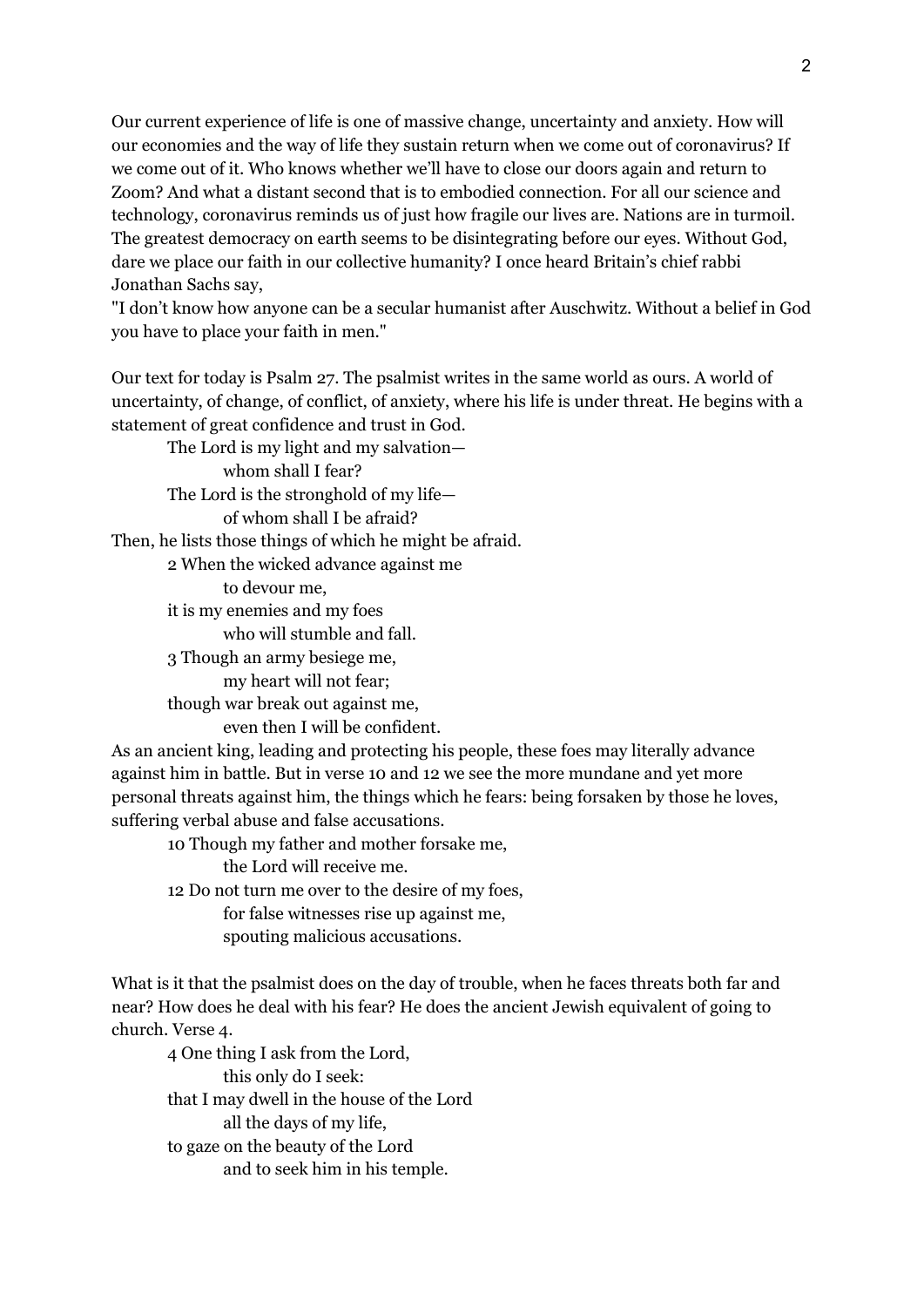For in the day of trouble he will keep me safe in his dwelling; he will hide me in the shelter of his sacred tent and set me high upon a rock.

Hidden in these verses lie a number of paradoxes. Of course the king cannot stay in the temple all day every day. There is work to do. A vocation to pursue. And yet, if God is the stronghold of his life, then to be in God's presence is to be safe, secure, at home, at peace. The single minded focus, "one thing I ask, this only do I seek", suggests that in all his comings and goings the king would return to the temple to find that peace in God.

Similarly, Israel's God was famous for not having any physical representation. The 2nd commandment is "you shall not make images or idols". How then can the king "gaze on the beauty of the Lord"? This of course is one of the great challenges of the Christian faith in today's world. We're sceptical of that which we cannot see. And as the Scripture says, "no one has ever seen God." Yet the claim of the Bible is that in the historical person of Jesus of Nazareth, God himself has visited us. The temple was the locus of God's presence on earth, but Jesus was the embodiment of God's presence. The apostle John writes about him, "The Word became flesh, and made his dwelling among us. And we have seen his glory. No one has ever seen God, but God the only begotten, who is at the Father's side, he has made him known."

Jesus said, "ask, and you will receive. Seek, and you will find. Knock, and the door will be opened to you." It is through Jesus that we can know God. As we come to him, we will find God. In verse 8 the psalmist says,

My heart says of you, "Seek his face!" Your face, Lord, I will seek. Do not hide your face from me, do not turn your servant away in anger; you have been my helper. Do not reject me or forsake me, God my Savior.

In our gospel reading we saw that on the cross, Jesus sought the face of his Father, but found only pitch darkness. He cried out, "My God, my God, why have you forsaken me."

There was at the heart of the temple that the psalmist wrote of a curtain. This curtain separated the Holy of Holies from the rest of the temple. That curtain represented the barrier that stands between us and God. It's there because of what the British writer Francis Spufford calls, our propensity to stuff things up, to break things. Only the high priest could enter there, and only once a year, and only after having made a sacrifice of atonement for his own sin and the sin of the whole nation. One of the artists at church, Maz, has done a magnificent painting of this curtain that you may have noticed on the way in. You can ask her more about the painting after the service. You may have seen that the curtain is tearing from top to bottom with light shining through. This is a reference to our gospel reading. As Jesus breathed his last, the curtain in the temple was torn in two from top to bottom. This shows